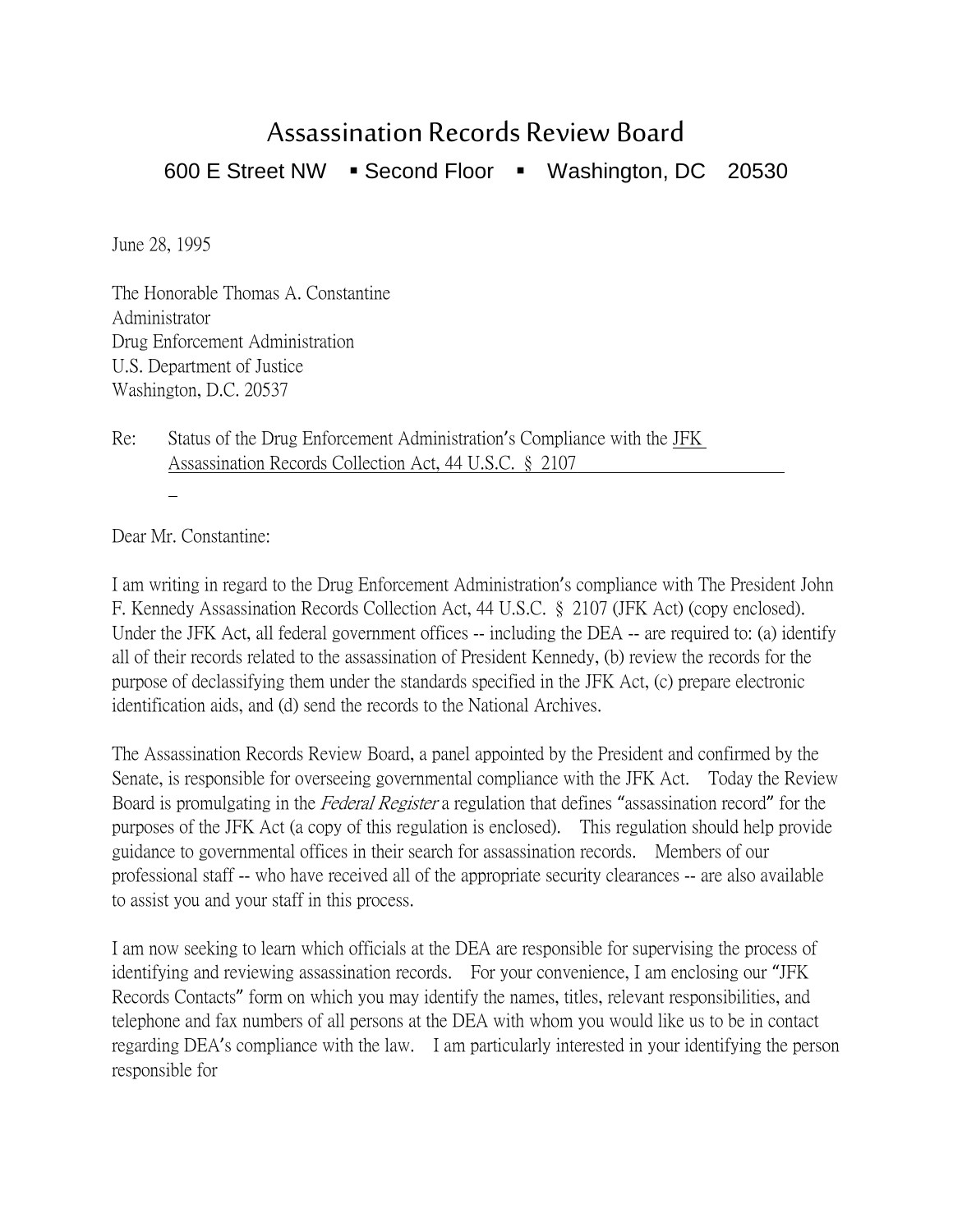Telephone: (202) 724-0088 Facsimile: (202) 724-0457 preparing your electronic identification aids.<sup>[1](#page-1-0)</sup>

We look forward to working with the DEA to further the important objectives of the JFK Act. Please feel free to contact me if I can be of any assistance.

 $\overline{a}$ 

Sincerely yours,

David G. Marwell Executive Director

Enclosures

cc: Janet Reno, Attorney General

<span id="page-1-0"></span> $\overline{\phantom{a}}$ <sup>1</sup>On June 28, 1994, Mr. Kevin Janet of your Freedom of Information Section responded to a letter from Dr. William L. Joyce, a member of the Review Board (a copy of which is enclosed). Mr. Janet suggested at that time that the only records reviewed by the DEA under the JFK Act were those records referred to it by other federal agencies under the JFK Act. We would assume, of course, that the DEA also possesses

<sup>--</sup> at a minimum -- its own copies of such records created by the DEA or its predecessor agencies. Now that the Review Board has promulgated its definition, we will seek to ensure that the DEA has conducted a complete and thorough search of its records.